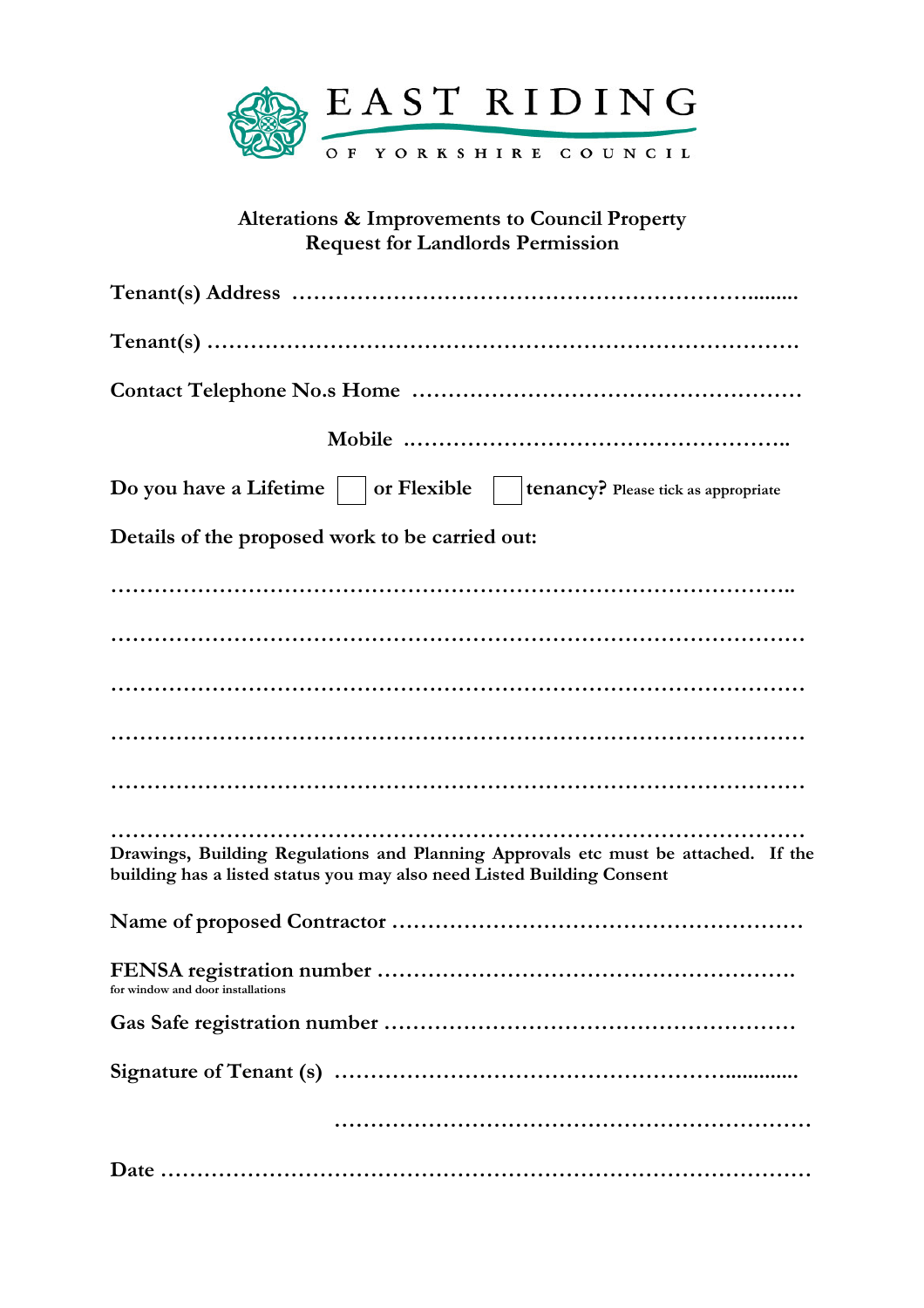## Guidance Notes

- 1. This form must be completed before you make any major improvements to your home. Such as:
	- Replacement of windows/doors.
	- Alterations to fixtures and fittings of your home including: plumbing, heating and kitchen units.
	- Erection of aerials and satellite dishes.
	- Alterations to the layout of your property i.e. taking down an internal wall inside your property.
	- Erection of sheds, garages.
	- Installation of vehicle hardstanding and crossovers.

 If you are not sure whether or not your proposed alterations require permission, you should complete the form anyway. If our permission is not needed we will let you know as soon as possible.

- 2. On the application form you should give brief details of the work you propose to do. You should also include details of how you propose to do it (i.e. what materials will be used etc).
- 3. Your contractor should be able to give you a specification (the detailed estimate will often be enough) and drawings where appropriate.
- 4. All plans would show distances of proposed extensions from boundaries and heights of fences/walls.
- 5. If you are not sure what detailed information we will need, please contact your Housing Management Office on (01482) 396301 who will assist you.
- 6. All completed applications must be forwarded to your local area housing office with the necessary information.
- 7. On receipt of this form we will consider whether or not to grant permission. If we are willing to grant permission we will send you two copies of the specific terms for carrying out the particular work that you wish to do. You must sign and return one copy of the terms before the work starts. If we are unable to grant permission we will let you know as soon as possible.

Please note: If you have a secure lifetime tenancy you have the right to improve your council home, but it is a condition of your tenancy that you obtain written permission from us before you start work. If you end your tenancy you may be able to claim some compensation for works that you have done. If you have a secure flexible tenancy you do not have the right to carry out improvements to your home (but we will consider your application to do so) and you cannot claim any compensation when your tenancy ends.

## Please return this form to your Area Housing Office:

| <b>Housing Services</b> | <b>Housing Services</b> | <b>Housing Services</b> |
|-------------------------|-------------------------|-------------------------|
| North Area Office       | East Area Office        | West Area Office        |
| ERYC                    | ERYC                    | ERYC                    |
| Town Hall               | County Hall             | Church Street           |
| <b>BRIDLINGTON</b>      | <b>BEVERLEY</b>         | GOOLE                   |
| YO $164LP$              | <b>HU17 9BA</b>         | DN145BG                 |